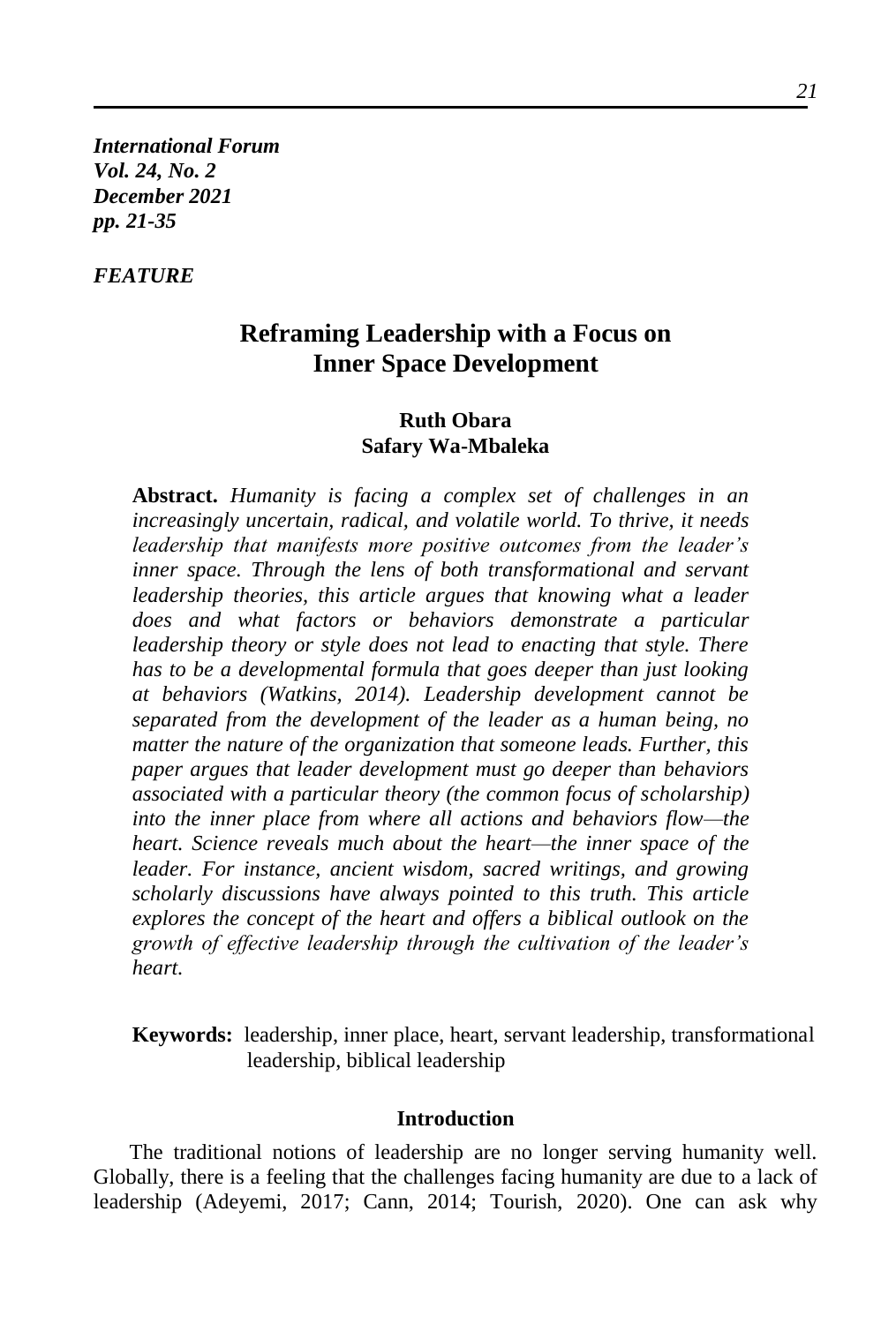leadership is still an issue—with more than one hundred years of leadership theory, many approaches to leadership and thousands of writings on the subject, and industry spending billions of dollars annually on leadership development (Westfall, 2019). The critics of current leadership theory and practice argue that even though there are many leadership theories, styles, and approaches, most work still focuses on the same perspective of peripheral issues, which include traits, style, greatness, and content of leadership without considering the essential nature of leadership (By, 2021; Drath et al., 2008; Kempster & Jackson, 2021). The need for an urgent focus on the essential nature of leadership may take on three aspects; an appreciation that the old paradigm of leadership in which most of the leadership theory is rooted needs to be updated. Leadership is understood as a process of influence by someone on many people for specific goals. What this assumption does is to create an impression that leadership is the responsibility of one and the followers are just passive actors. The effect of this understanding can be seen in organizations where all leadership training is focused on persons with authority and very little on the role of followers in the leadership process. The second effect of this assumption is in the effects on society. For instance, since independence, African countries have had several elections with different people in leadership, but the problems of corruption, tribalism, and unequal resources still persist. It can be inferred that once leaders are elected, the followers become passive; leaving all to the discretion of the leader (Adeyemi, 2017). Therefore, to focus on the essential nature of leadership, the very definition of leadership needs to be updated. This issue is not limited to Africa. Humanity is facing bigger challenges which the United Nations (UN) has reframed into the UN Sustainable Development Goals that require all hands-on deck and is calling on corporations to take the lead in meeting them. The same paradigms that led to bigger and bigger corporations at the expense of all else cannot necessarily provide the solutions to the results currently required for sustainability.

The second aspect in the old paradigm that needs an urgent refocus is the disconnection between leadership theory and research and leadership development. Day et al (2014) argue that leadership theory and research is more than a century old; yet, research and theory in leadership development is much younger than this. This concern is captured clearly by Scharmer (2008), saying, "We are sightless to the source of effective leadership and social action. That is to say we are knowledgeable about what leaders do and how they do it" (p. 52). However, we do not know much about the inner place, the source from which they function. It is important to ascertain that knowing leadership theory does not equal leadership development. Leadership development "seeks to understand, predict and intervene effectively in addressing the questions of how individuals develop as leaders and how collections of individuals develop a capacity for leadership" (Day et al., 2021, p. 300). In the era of information overload and dynamic, volatile change, it is more profitable for organizations to connect the dots fully.

*International Forum*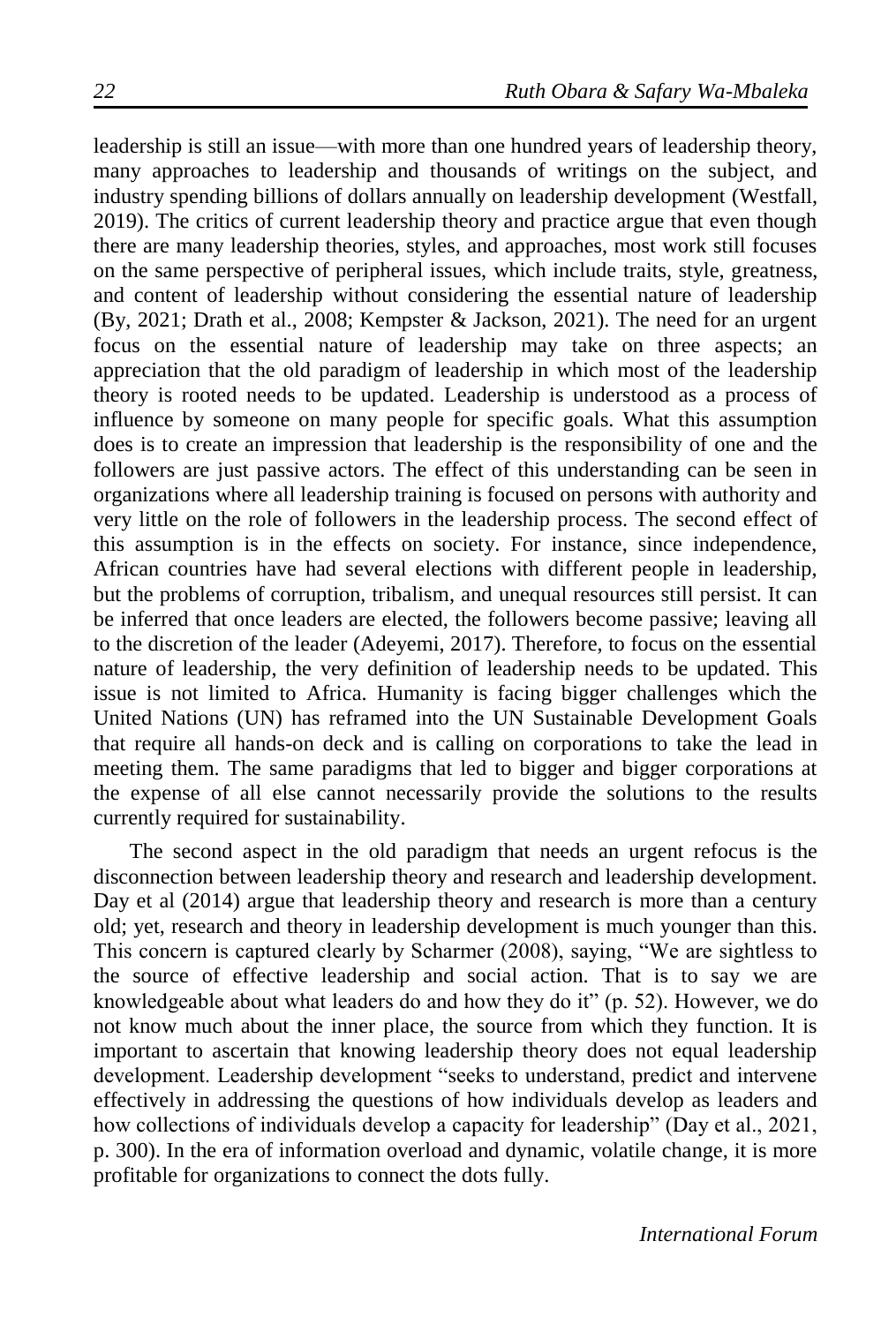The third aspect of the old paradigm that needs a refocus is closely related to the second one where leadership development is heavily practitioner-oriented and based in competency models that emphasize behavioral attributes (Jacquart et al., 2021) without going far enough to seek to understand where behaviors originate from. Developing people involves change and therefore, aspects of developmental psychology must be brought into consideration. This article focuses on the second and third aspects with a biblical orientation.

This paper explores this knowledge gap in current leadership theory and practice and offers a parallel perspective of how leadership may be made more effective for more positive outcomes for the majority by fostering the importance and development of the heart of the leader. For instance, if an organization would like to use transformational leadership, it is important to know the "how" of developing that capacity rather than relying on the many competencies-based solutions that are available in the market today. Exploring the inner place, from whence behavior originates, provides a framework that can lead to results that the world is seeking, enacted by the Sustainable Development Goals. The paper further argues that this inner space, called the inner ring or the heart of the leader, is significant to successful Christian leadership because this is where humility and spirituality come from (Burke, 2004; Miller, 2013). How are current leadership theory and development not heavily focused on this inner place? Why could many leaders and leadership experts not emphasize this important dimension massively? This article attempts to address these and other related questions. It is with the hope that leaders in various types of organizations can optimize their attention on this knowledge gap.

Society has framed leadership as one issue, yet leadership is a combination of two different constructs: the constructs of "who" and "what." This has created an assumption that leadership can be developed and practiced without detailed consideration of the person to practice the leadership. This paper, however, proposes that only the "who" that is fully transformed can lead as a transformational leader in any organization. The "who" discussed in this paper is not just about the innate capability as discussed only in the trait approach (which does not necessarily include the spiritual aspect)—this "who" is much more holistic than discussed in the trait approach to leadership. The "who" that is a servant can practice servant leadership and the "who" that is authentic and can practice authentic leadership. This discussion requires going back to the "who" before people can talk about the "what"; that is, understanding the leader who is a Christian human being before talking about leadership—the human being and his/her practice of leading as a vocation, activity, or work. This paper calls for a deeper and critical look at the inner space of the leader.

The work done on leader development has focused on the attributes that a leader requires and does not always give equal emphasis to the inner place of the leader (Blanchard, 2019). In fact, "as many books, as there are out there focused on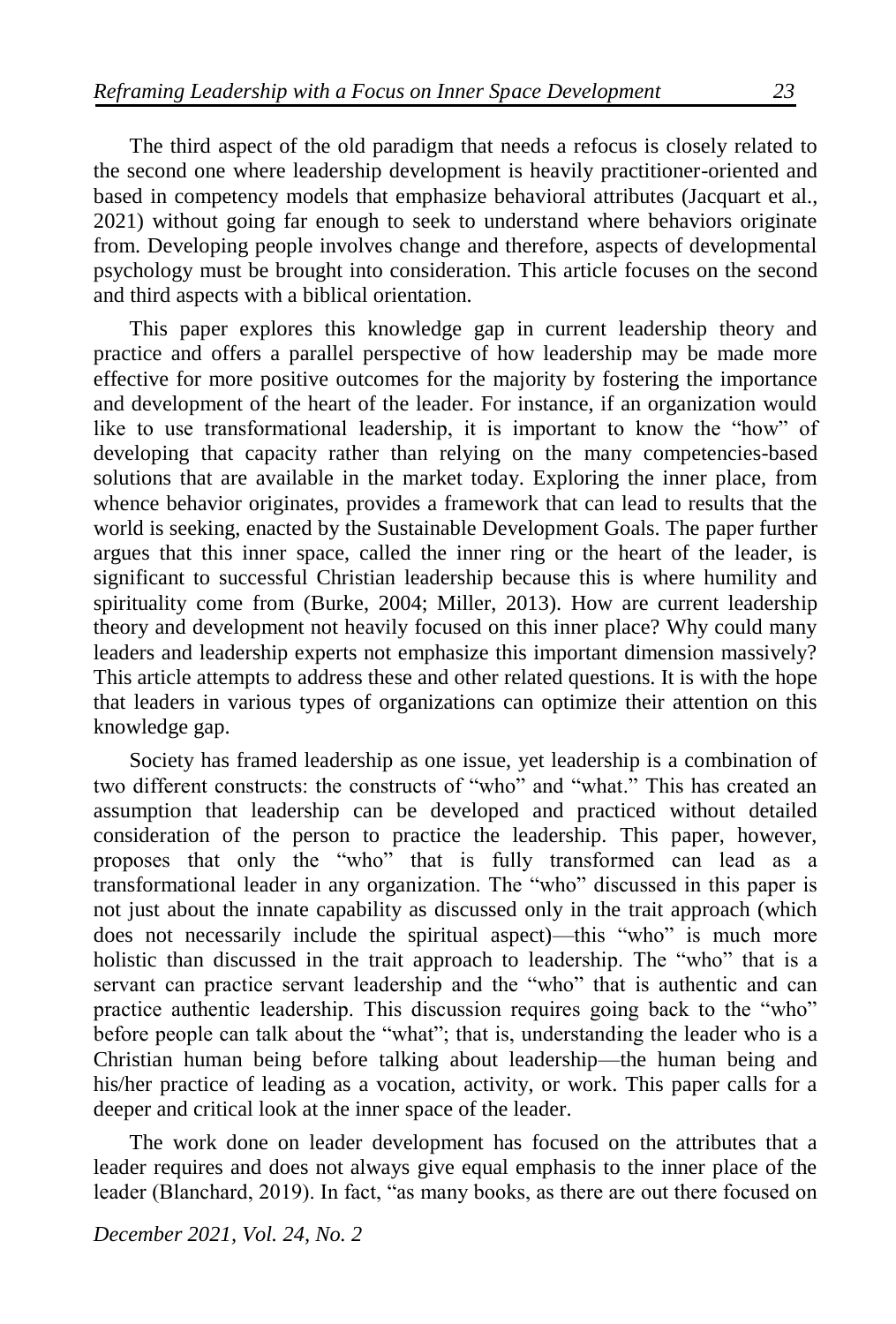helping leaders enhance their skills, there are far fewer written to help the leader with the all-important self-work—the part on the inside" (Miller, 2013, p. 1). Many leadership development programs and theories focus on building the skills of practicing a certain style of leadership; however, the inner place can no longer be ignored to manifest that leadership positively. It is no wonder that transformational leadership can be both negative and positive. This speaks to the critical importance of illuminating the inner place from where leadership comes from and making its cultivation a central part of any leadership development.

## **Leadership Theory and Practice**

There is a lot of positive contribution that current leadership theory and practice have made to the understanding of leadership. These theories are ever relevant but perhaps insufficient in environments that are unstable, radical, and increasingly volatile. By (2021) argues that even though there are as many leadership definitions as there are scholars and practitioners involved in the field, they tend to gravitate around the functions of the leader, followers, and shared goals. Northouse (2019) defines leadership as "a process whereby an individual influence a group of individuals to achieve a common goal" (Northouse, 2019, p. 5). Taking this central definition of leadership, the flow in the popular models of leadership becomes apparent. How can the development of this process be removed from the development of the human being who is doing the influencing? How can these models make leader attributes, insufficient as they are, an antecedent? Perhaps the error is not in the models themselves but in the interpretation given by those who take the responsibility of leadership development who focus on developing skills of practicing the models and assume that the development of the person of the leader is implied. To highlight this omission, this article explores transformational leadership and servant leadership theories.

### **Transformational Leadership**

Transformational leadership is one of the most researched and written upon theories of leadership (Gardner et al., 2020). According to Northouse (2019), the theory of transformational leadership originated from the work of Burns (1978). The more expanded model was developed by Bass (1985) with four core factors of idealized influence, which include the following: a leader having a strong moral influence, inspirational motivation referring to a leader's ability to set high expectations and then inspire followers to achieve these expectations, intellectual stimulation having to do with creativity and innovation in problem-solving, and individualized consideration referring to the ability to be considerate, listen, and provide a good work environment to the teams and individual employees.

This model describes what the transformational leader does and how it impacts the people. Still, it does not provide a framework on how the leader gets to embody the leader's inner character that is primarily internal but demonstrates positive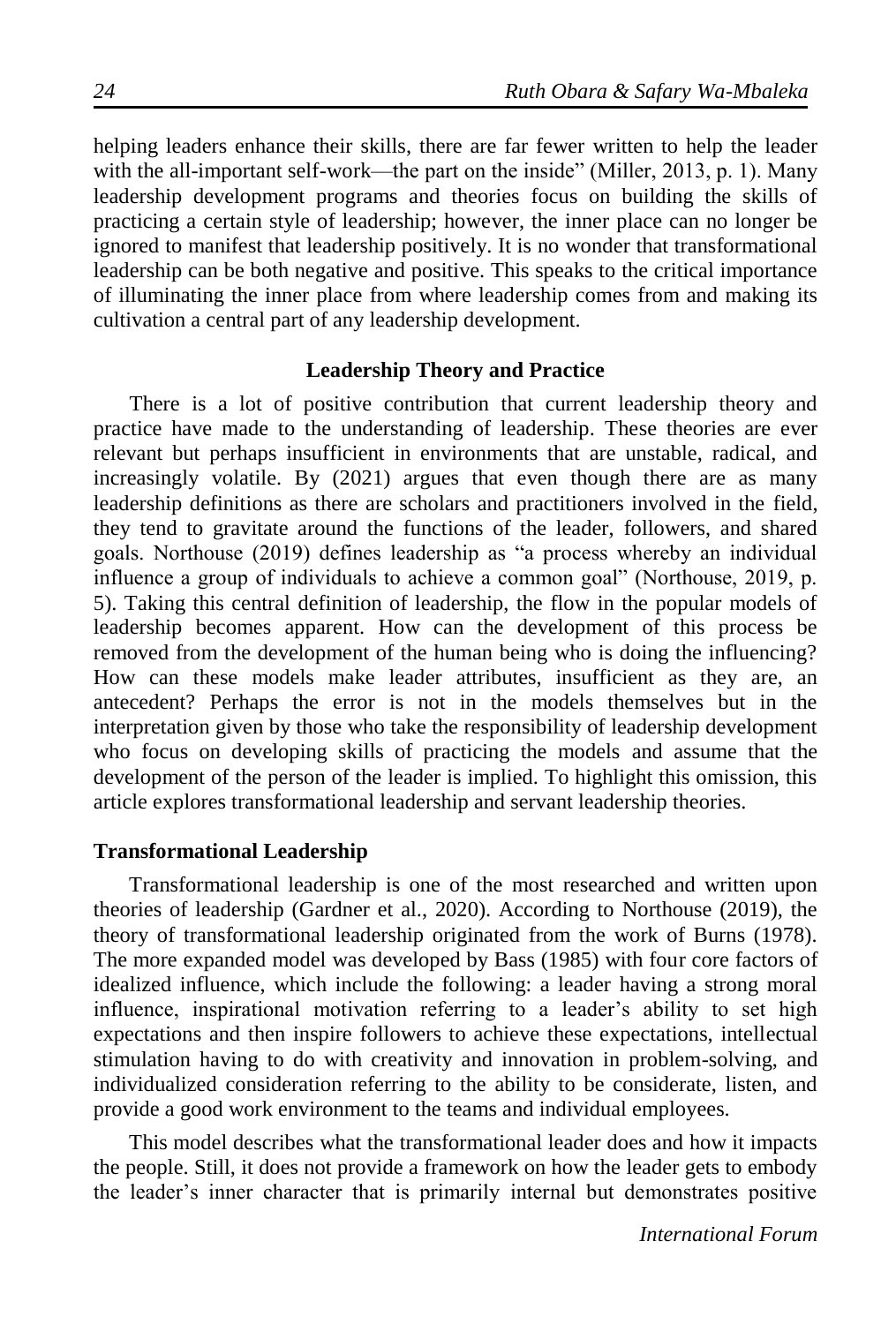external leadership outcomes. In the business world, where leadership development is focused on people who have been given positions of authority, and the training programs focus on teaching what a transformational leader does, how does one develop the capacity to practice these idealized models? Is it inborn, or is it learned? If learnable, can those areas that bring one to practice effectively be explored and linked to this development? These questions help take a critical look at the theoretical knowledge and work available in scholarship today.

An important observation to make is that the original work of Burns (as cited in Northouse, 2019) had motives and the collective purpose as core to the work of transformational leadership. By (2021) points out that this component of motives and purpose, as envisioned by Burns, was left out of research and development of transformational leadership until only recently. This paper argues that motives and intentions must be brought into the consciousness (by connecting it more strongly and more intentionally to the inner space) to permit effective rooting and establish a foundation for the effective practice of transformational leadership or servant leadership. What deals with motives is the inner life or interior condition or, simply put—the heart. To further explore this knowledge gap, which may be standing in the way of effective practice and thereby more positive outcomes, a look at the servant leadership theory is helpful.

### **Servant Leadership**

Getting students to succeed in school goes beyond teaching the three Rs of learning; rather, it is about determining clever choices and uses of the resources available (Flora, 2019). Creativity is generating something non-existent like an innovative technique or a problem solution which can be an ingenious piece or practice (Kerr, 2016), a key component in innovation. Lucas et al. (2014) proposes that creativity is inherent among youth; however, due to teachers' practices that do not tap into these EHoM, the skill "lies dormant in most students" (Liu & Schonwetter, 2004, p. 806). Students display a lack of interest in learning and are hesitant to participate in class. Therefore, the teachers must awaken and nurture the creative minds of the students through facilitating various "thinking tools" (Liu & Schonwetter, 2004, p. 804). Through this nurturing, students can become productive in their everyday lives and practice success.

As presented by Liden et al. (2014), the servant leadership model explains that for servant leadership to be effective, the antecedent factors of context and culture, leader attributes, and follower receptivity must be right. Furthermore, Spears (2010) gives a list of servant leader attributes of listening, healing, persuasion, awareness, conceptualization, foresight, stewardship, commitment to the growth of people, and building community—attributes that seem much more related to the inner place than any other aspect of a leader. The question remains—how does a

person get into possessing these characteristics to effectively practice servant leadership for positive outcomes from followers and community? After all, they

*December 2021, Vol. 24, No. 2*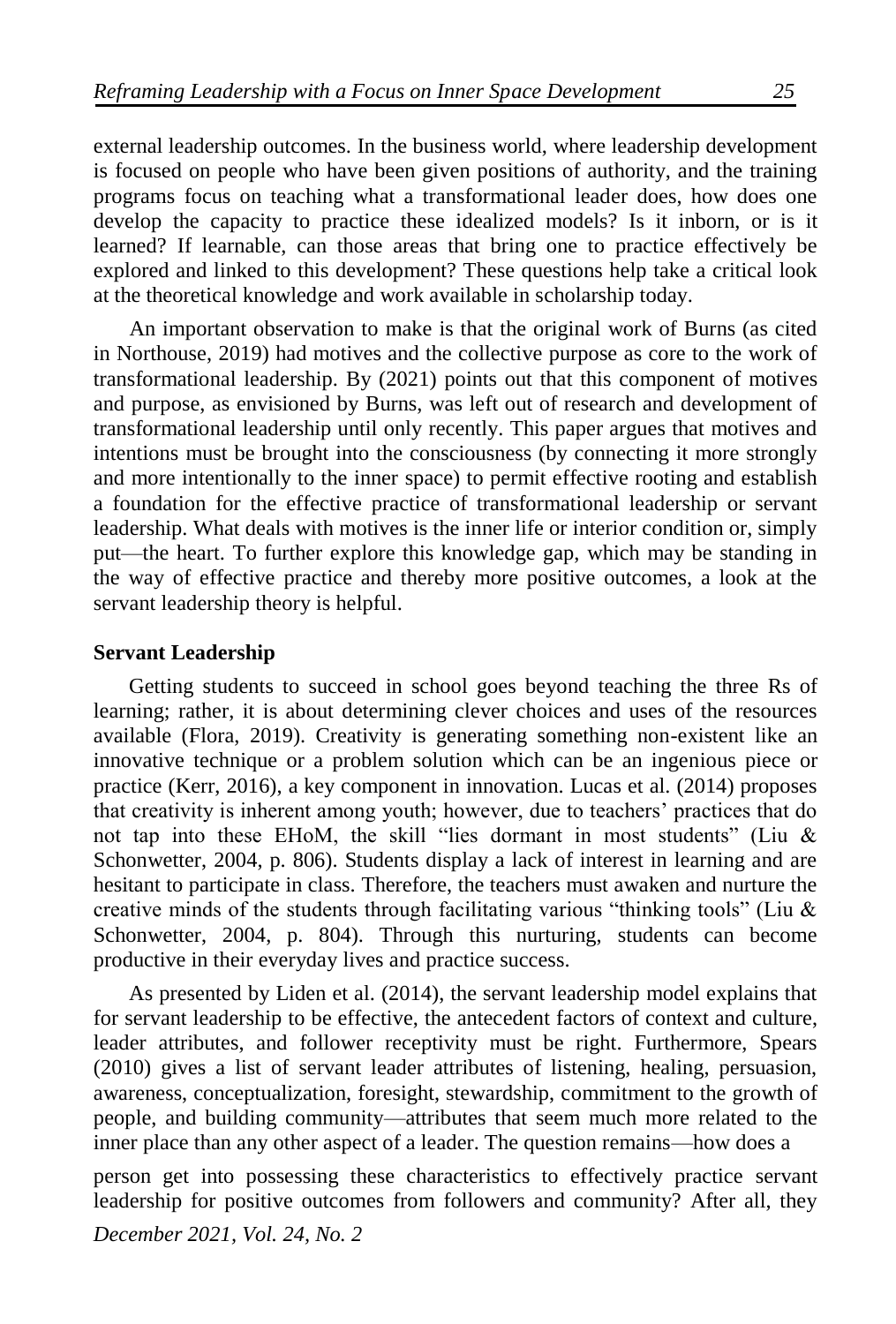are not just skills that can be developed but attributes. This paper reasons that even though these theories propose robust and brilliant models, the reason leadership is not producing results that society wants is because the models do not connect the dots completely; they leave a gap in preparing the people to be ready to practice effectively. Many models fail to address the inner place—the heart.

## **A Closer Look at the Inner Space Development in Leadership**

Given the significance of the heart in implementing theories such as servant leadership and transformational leadership, it is important to take a closer look at the heart. Such a closer look comes with the challenge of a critical analysis that propels leadership thinkers to examine deeper the role of the inner place in leadership development and practice. This section guides the reader in this critical look.

## **The Challenge**

The tendency to specialize and categorize fields of expertise has led to a separation of the work of developing human beings, which could be referred to as a spiritual process and that of developing their capacity to lead in an organization to be set in what seems to be two unrelated fields. Compartmentalization of the fields may have led to specialized fields, but it has also led to compartmentalized thinking that can negatively affect leadership. There is a false belief that people can categorize their lives and only bring some parts to work; yet, unleashing human potential requires a full embodying of spirit, soul, and body (Parikh, 2016). God created human beings from a holistic perspective. Compartmentalization has led to the assumption that leadership can be developed in persons in positions of authority without developing any other competencies unrelated to business. It has also created a false view that people can come to work and leave the Creator, the Source, and His instruction or perspective at home. Scharmer (2008, 2018) refers to this fallacy as knowing so much about leadership and the how of leadership without ever exploring the interior place where leadership comes from. Effective leadership does not develop in a vacuum. It must be directly connected and driven by a clean heart.

Healing this divide may require going back to the fundamentals of what it means to be a human being and exploring how to develop human motivation. This journey in the matter of transformational leadership may lead back to the foundations of the world. Wigglesworth (2012) states that the overarching desire "for every human being is to be drawn to [their] own highest potential" (p. 4). Human beings acknowledge greater, fuller manifestations of humanity when they see it. The writer highlighted that "when asked people they admire, many are drawn to figures like Nelson Mandela, Mother Teresa, Dr. Martin Luther King" (p. 5). These figures might as well be a father, grandfather, mentor, or acquaintance who has had an impact through their illustration of love and service—from the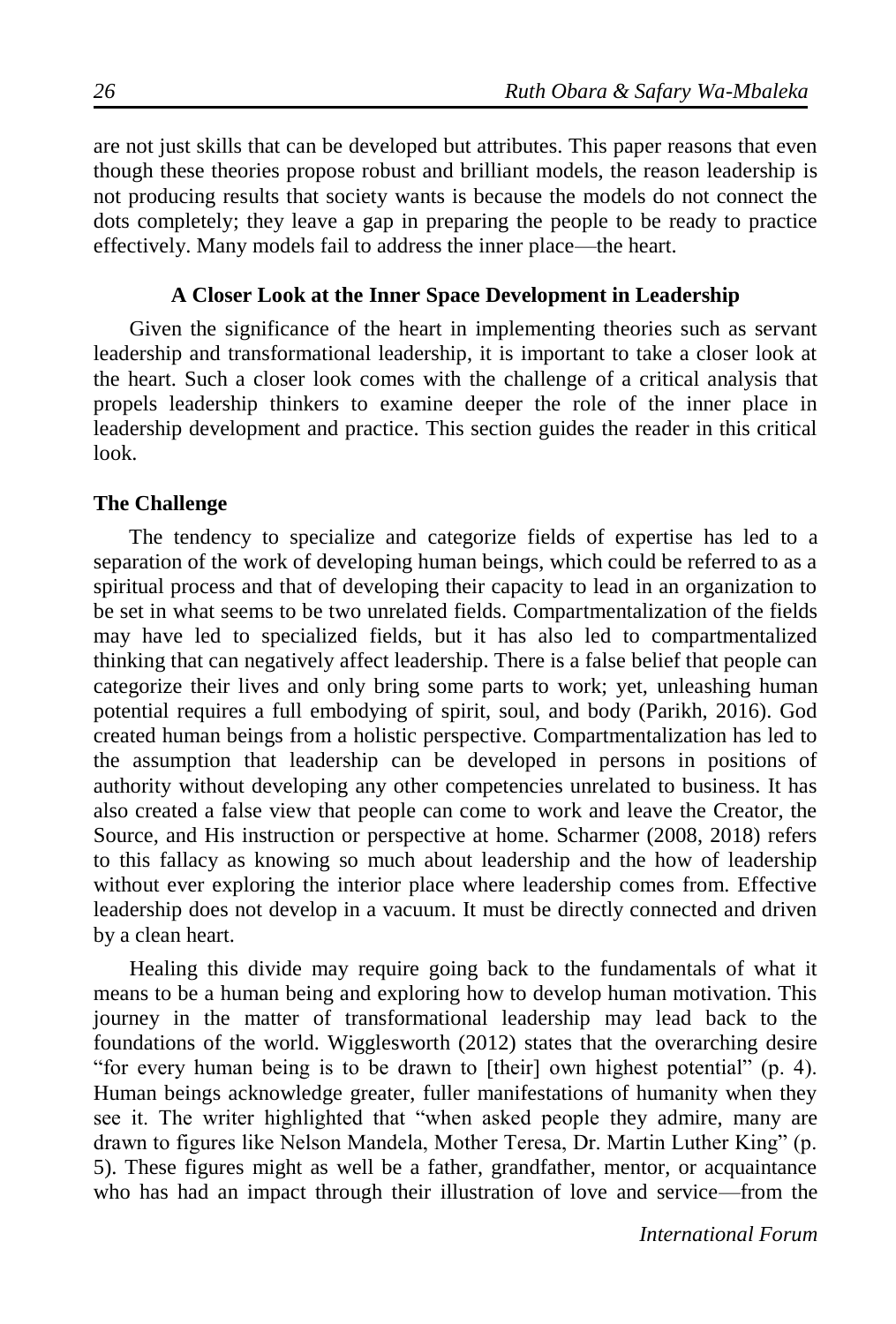inner place. Connecting people to their greatest potential for the greatest good of the majority requires the alignment of the heart—motives to the being in human, a process that is achieved through the work in the heart. Leadership that is propelled by the right inner place will thus yield positive outcomes because, in a way, it positively affects a great majority of followers in an organization.

## **The Heart**

The discovery of quantum physics completely revolutionized the understanding of the physical world, the principles and laws that govern it, and how to leverage this quantum physics to provide solutions that serve humanity better. Pavlovich (2020) points out an important perspective from the field of quantum physics; that it may help human beings eliminate dichotomies due to the discovery that quantum relies on intuitive experiences that include personal experiences and practices that lead to a shift in consciousness. The author concludes that quantum leaders and managers are more likely to be "agents who focus on enhancing human flourishing and societal well-being" (p. 299). This adds credence to the need to shift to the development of the inner place of a leader. Such is not the outcome of just some mental exercise; it is the outcome of a heart dedicated to doing good from the inner place. It does not depend on an external reward.

Further, Sandra and Nandram (2020) reason that the understanding of quantum, given the fact that the heart is the most powerful organ in the human body, means that the heart can pull all different systems together and that the state of the heart plays a critical role in the efficacy of a leader in an organization. Yet, this is not a new concept or perspective; one only needs to consult the owner's manual of any equipment to know how to optimize its functionality. The Ultimate Owner of the heart is God Himself because He is the One who created humanity.

In recent times, there has been a lot of speaking in the corporate world for people to bring heart, head, and hands to work; yet, there has not been a focus on the exploration and cultivation of this heart. Science is starting to reveal way more about the heart than it has done in the recent past. According to Watkins (2014), the notion that the heart is just an organ pumping blood through the system, popular though it may be, is just a concept of this century where the study of human wellness became separated and specialized into medicine and psychology. The author points out that prior to that, the heart "was revered for its wisdom- a potent reservoir of intelligence that surpasses the logical reasoning of the mind" (p. 40). The next section explores how the concept of the heart is at the center of the development of any impactful leadership by examining the biblical leadership

perspective.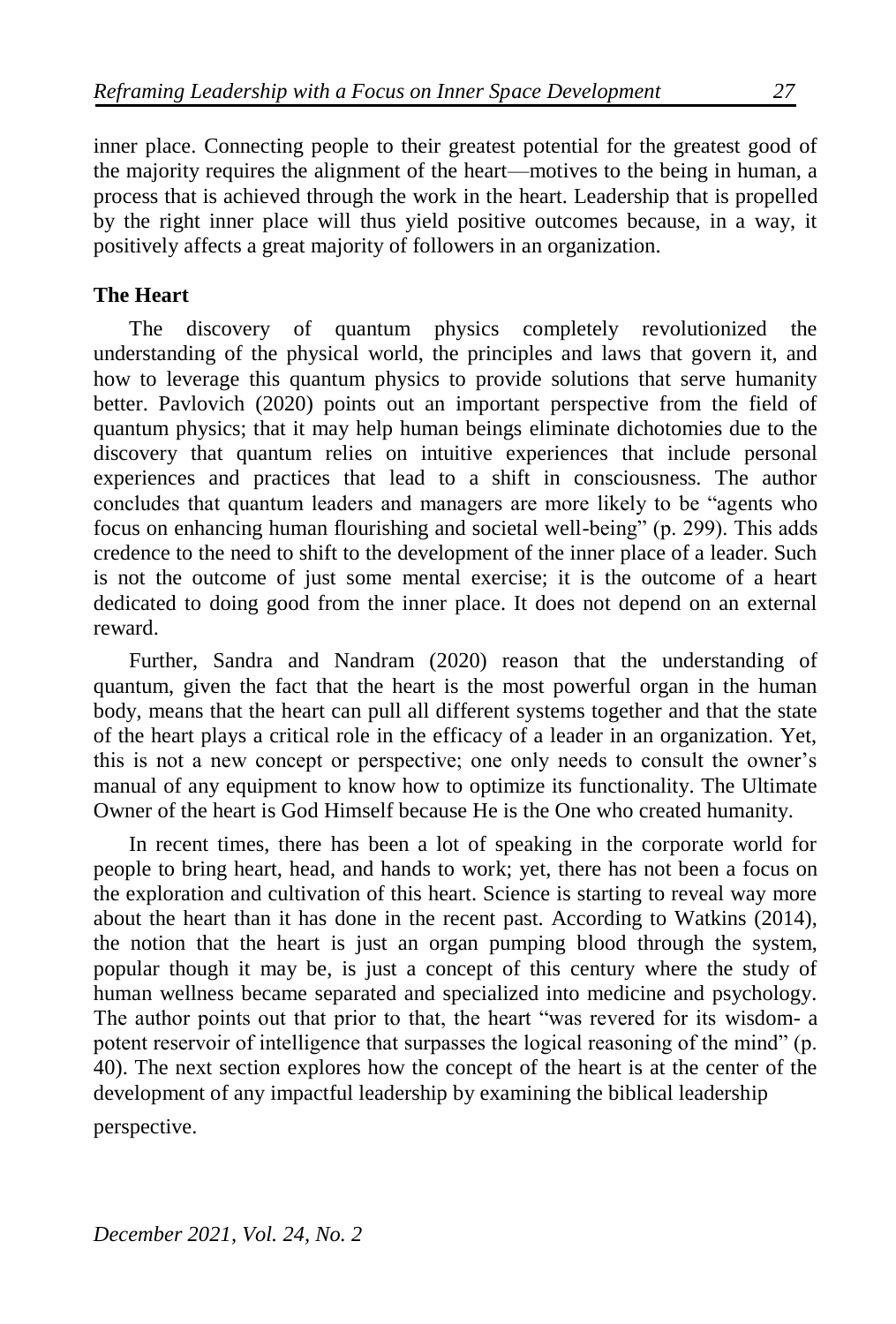### **Bridging the Gap Through a Biblical Leadership Perspective**

A clear revelation of the heart in relation to leadership is revealed in a passage in the Bible: Mark 10:35-41. In this passage, John and James ask Jesus to let them sit on His right and left in His Kingdom. What the sons of Zebedee were asking was a position of honor and power in the leadership structure of the Kingdom of Jesus which they had perceived wrongly as being like the Roman Empire of that time. This request caused distress to the other disciples. One can posit that they too had the same ambitions to be as exalted as high as possible in this Kingdom that Christ was leading. Yet, the desire to have power and honor is not limited to these only. It plays out daily in society. It is visible in political leadership through the campaign and massive resources invested to attain power and in corporate organizations. Even the Christian church has not been spared this desire for power and control. This self-serving quest for power and control is what is referred to as the "Sons of Zebedee Syndrome." It is for self-exaltation or self-gratification. It can cause strife and discontent. This comes as a result of trouble in the inner place. What does it take to overcome the selfish desires of the heart?

### **Biblical Leadership Defined**

Biblical leadership is also referred to as Christian leadership, godly leadership, or spiritual leadership (Howell, 2003). This article uses biblical leadership because the argument and position are advanced with the support of precepts and principles revealed in the Holy Scriptures.

What is biblical leadership? Blackaby and Blackaby (2011) define a biblical leader as someone who is called by God to lead; leads with and through Christ-like character; and demonstrates the functional competencies that permit effective leadership to take place. The authors define biblical leadership as reflected in the title of their book, Moving People on to God's Agenda. Moving people means impacting them or getting them to achieve their or their organization's vision. The authors argue that God has a formula for preparing leaders and it is essentially about character development accomplished by the Holy Spirit working in the inner life (translate: inner place) of the person. No wonder White (2010) declares, "character building is the most important work ever entrusted to human beings; and never before was its diligent study so important as now" (p. 225). This is true for leaders in both the church and the corporate world. Biblical leadership can be exercised as much in a secular corporation as in a Church organization.

Howell (2003) defines biblical leadership as "taking initiative to influence people to grow in holiness and to passionately promote the extension of God's kingdom in the world" (p. 3). Further, the author points out that the profile of a biblical leader is not so much about an extensive list of attributes, style, or role, but rather a trajectory that penetrates the fundamental identity of all servant leaders at heart level; that is, character, motive, and agenda. Character refers to the describable attributes that generally form the leader's personality. Motive is the set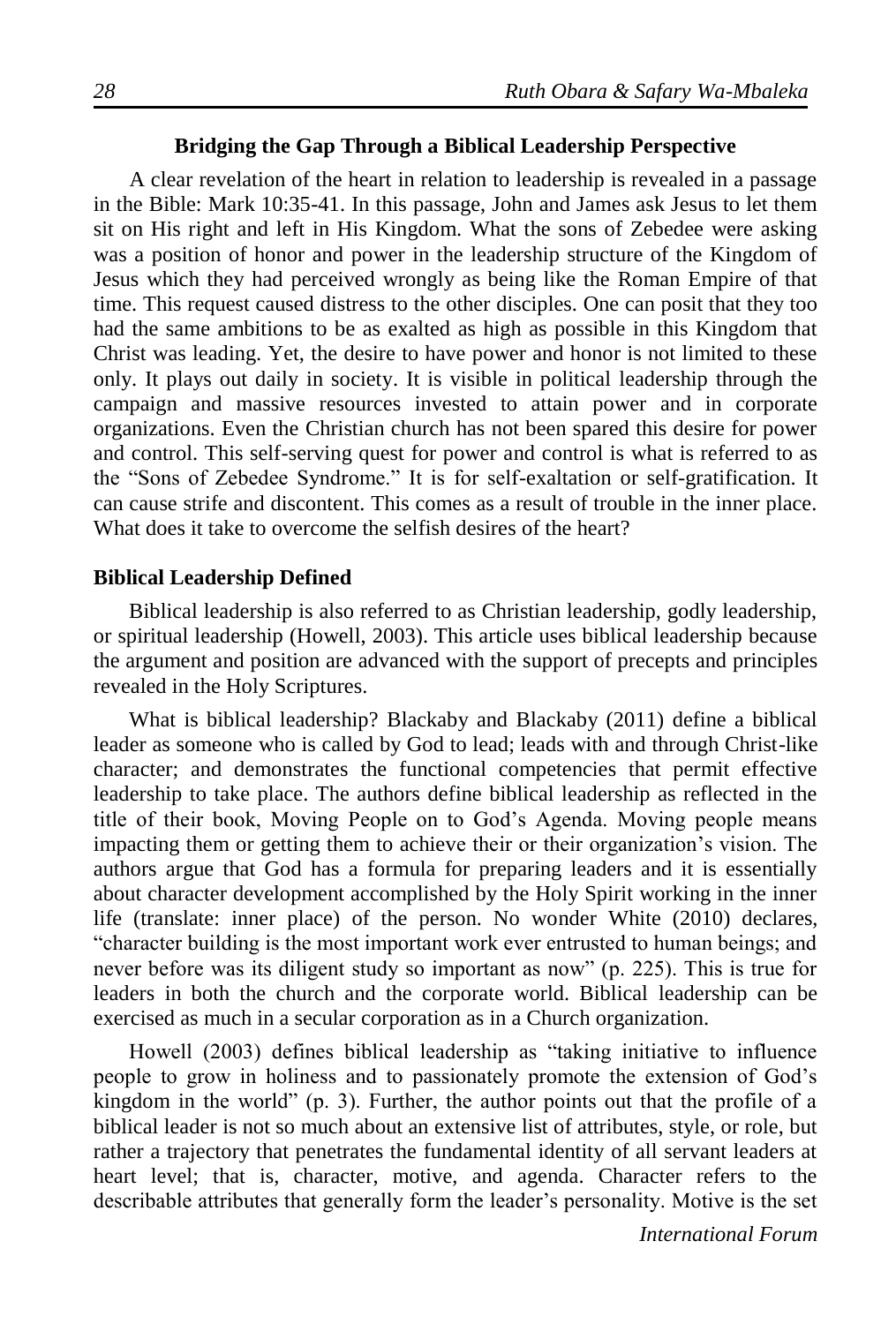of deeply held intentions of the heart. Agenda is the set of goals that one pursues that are strongly ingrained in that person's heart.

According to Collier and Williams (2004), Jesus is considered the greatest leader as He was also the greatest follower. Therefore, the primary quality of a godly leader is that they follow Someone who is stronger, wiser, more discerning, and more in control of circumstances than they are. They must follow the Creator of the heart. They must follow the One who knows how to take care of the inner place.

The journey of any leader begins in the heart; the heart then beams out either light or darkness into the critical triple trajectories of character, motive, and agenda. The direction the heart takes is determined by whom the leader is following. From the heart, the leader can lead the organization to positive or negative outcomes. Below, the paper explores the areas of critical consideration for a submitted heart on the character of the leader as they pursue the motive and agenda from God's perspective in view of Christ as the model for a biblical leader. The heart transformation work must move from loving self to loving God and His creation enough to choose to serve God and people. That is how true servant leadership comes to be manifested. That is how godly leaders get to empower their employees.

### **Christ Model of Leadership**

The compelling success of Jesus' movement was not because He cast a great vision or developed great plans. Rather, He sought the will of the Father. His vision came from the Father. No matter how important leadership style is, it is not the critical key to the success of biblical leadership; it is the relationship with God, seeking His will and guidance and discerning the actions needed to accomplish that will by the attitude and mind of service. Of note here is that a biblical leader does not choose to be a Bible leader; rather, spiritual leadership flows out of a person's vibrant, intimate relationship with God. It is an outflow of total submission to God (Blackaby & Blackaby, 2011). Christ's leadership model is based on love that is rooted in complete trust and total dependence on God. How does one bring this new heart and connection to God to bear in the day-to-day work?

## **Becoming a Biblical Leader**

Leading like Jesus may sound like amateur advice to a leader in a corporation in a volatile, uncertain, complex and ambiguous world. However, before dismissing this advice, it is worth noting that Jesus Christ's global corporation started more than 2000 years ago and has more followers than any other leader in history (Blanchard et al., 2016). High-performing leaders set a compelling vision, focus everyone's energy towards achieving it, and manifest a servant leader attitude (Blanchard, 2019). Jesus Christ's model is to the highest extent of servanthood (Howell, 2003). Biblical leadership focuses on character (service),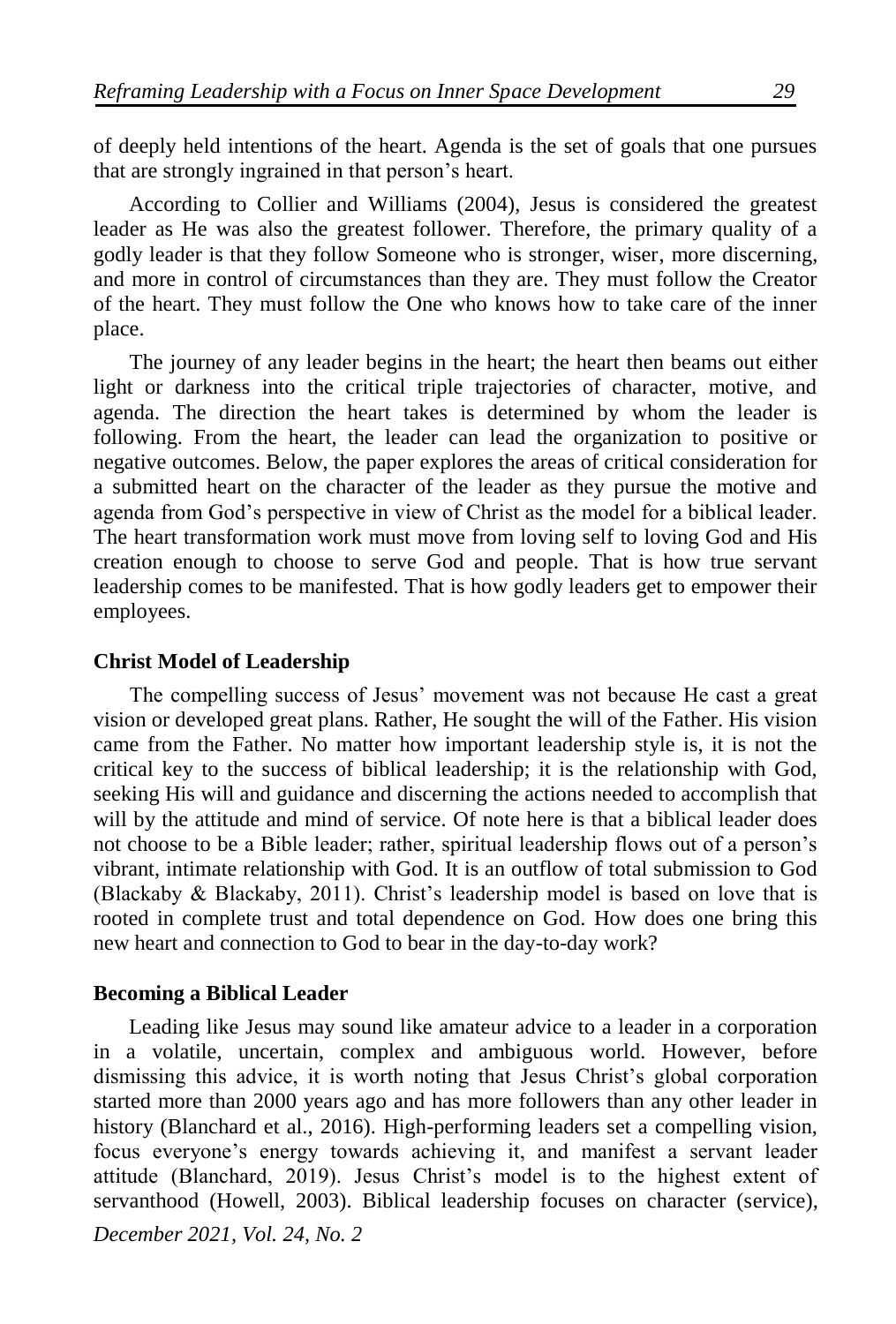

motive (unlocking people's potential), and agenda (compelling vision). Figure 1 visualizes these components.

*Figure 1.* Biblical leadership focus.

According to Blanchard et al. (2016), to be a leader after the pattern of Jesus Christ begins in the heart, which involves the consideration of motives. It is a transformational journey that involves aligning the heart, head, hands, and habits. Leading like Jesus changes the results that society is producing today. It is clearly revealed that the most important part of the leader is their heart that is connected to God and His gift of the Holy Spirit. The heart is thus reinforced by the being habits and doing habits which are endearing transformational paths to illuminating the inner place from where leadership comes from. When this transforming work was done in the sons of Zebedee, they went on to become effective leaders, impacting their generation positively. Their work lives on to date.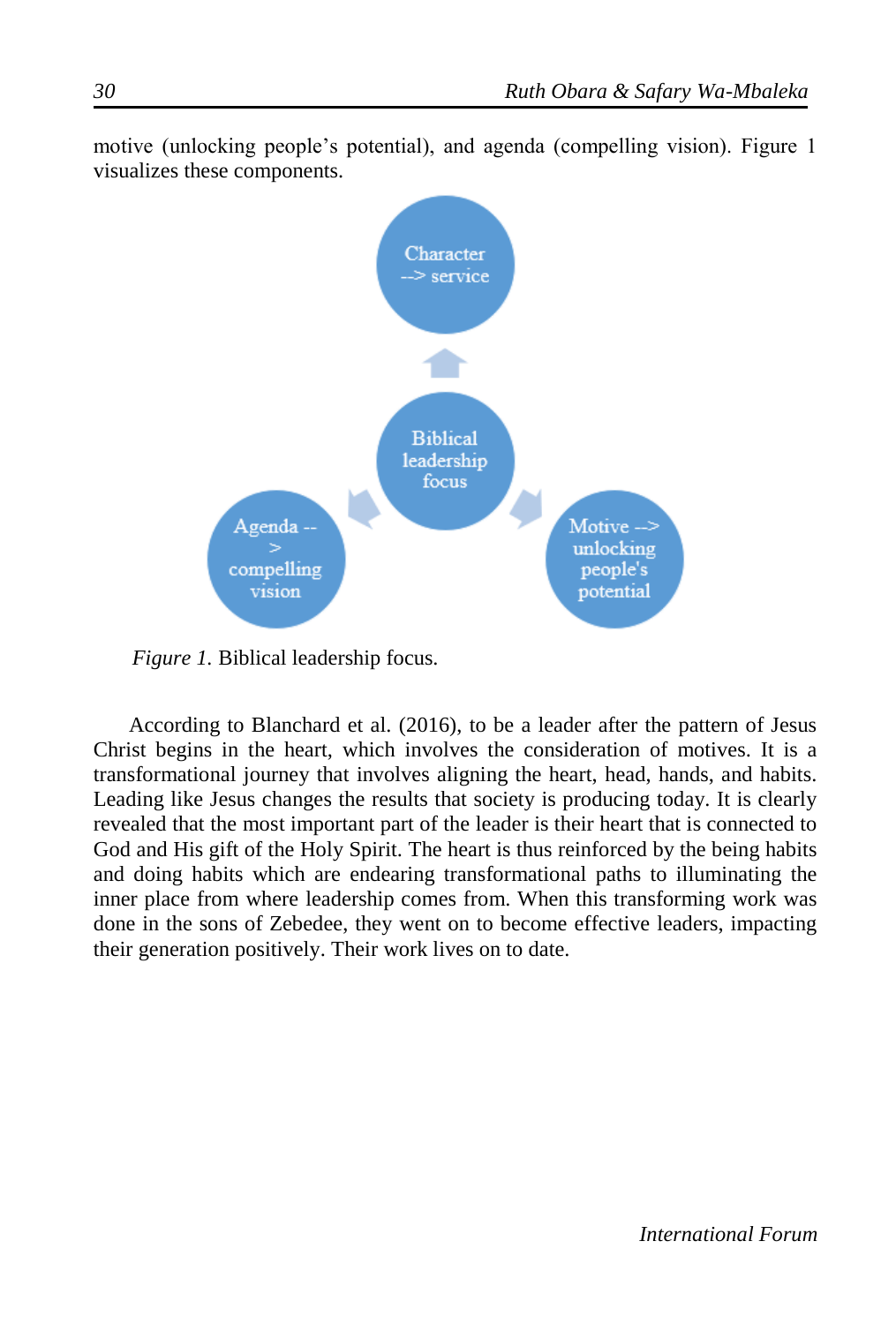#### **Conclusions**

Advancement in science in the field of medicine and physics has created an avenue to quantify the concept of the heart (motives and intentions) that was not previously emphasized in leadership as much as it should be. The dichotomies of leadership theory and research on one hand and that of leader(ship) development on the other hand can be made whole through the appreciation of the fact that at the core of leadership are human beings that go through a process of development and the fullest potential is unlocked when the heart is filled with love beaming into pursuits that recognize and surrender to the will and leading of God. The need expressed in the corporate world speaks of bringing the heart, head, and hands to work. Bringing these three together can be enabled by the leadership development industry, revisiting a whole perspective of what it takes to be fully human, and indeed seeking the counsel of the Creator as revealed in the story of redemption in the Bible. It turns out the admonition to guard the heart with all diligence for issues of life flow from it is quite literally solid, complete, and life-giving. This paper posits that as much as leadership development focuses on the skills and the mental capacity of the leader, it should focus on making the leaders Christian humans. Fostering this dimension can certainly strengthen one's leadership, especially in view of the urgent call for all hands-on deck for the attainment of the UN Sustainable Development Goals.

There needs to be an investigation into what methods and tools can be used to cultivate the leader's heart in the organization. The following questions should generate future research on the topic and arguments presented in this paper: can there be a development of measurable, specific competencies that enable leadership results as enshrined in the UN Sustainable Development Goals as part of deepening leadership theory and practice? How can leadership development be integrated into current leadership theory to update it for the current world? How can the corporate world benefit more from a holistic perspective of leadership that puts more focus on the inner place? What weight should the heart carry in assessing the suitability of a new leader in a Church organization and indeed corporate organizations that view the UN Sustainable Development Goals as urgent and critical to the good of humanity and the planet? This paper encourages more discussion in this direction.

At the heart of the matter is not that there is much wrong with the leadership theory, such as transformational leadership and servant leadership, but that there is a disconnection in how we get people developed to enact these theories effectively. As there has been a lot of conversation of what is ailing leadership, alternative voices have come up. It is no wonder that the history of leadership development theory and research is as recent as the year 2000 (Day et al., 2000). Earnest's work has been done to start to understand the what and how of leader(ship) development. Leader development needs to focus on the development of leader identity and issues of cognitive and metacognitive skills (Lord & Hall, 2005; Marshall-Mies et al., 2000). In other words, leader development for effective leadership must

*December 2021, Vol. 24, No. 2*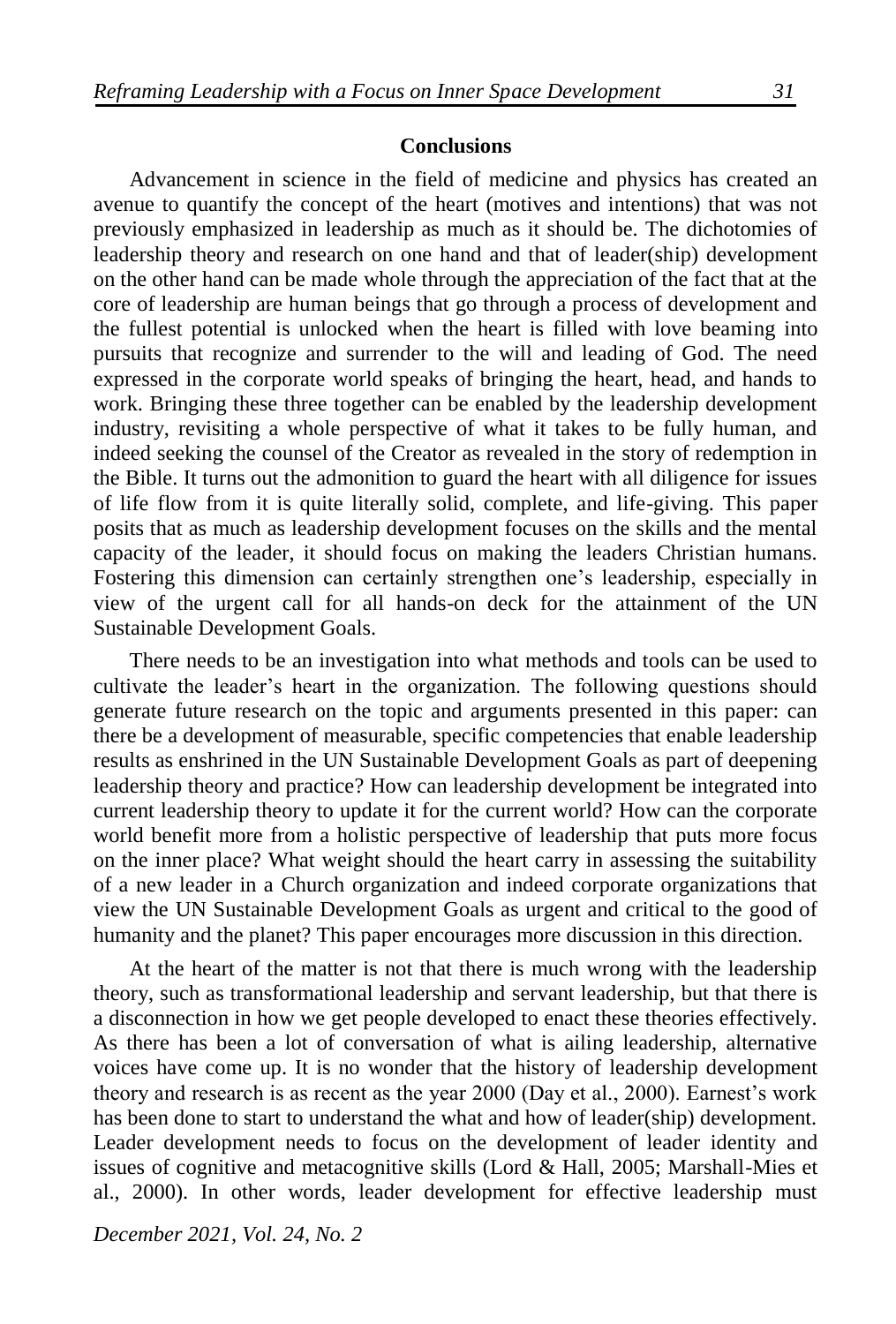develop the capacity of the leader to view themselves as leaders and accept the responsibility of leadership, and develop thinking skills and capacity to understand their own thought process and patterns. In the same perspective, Watkins (2014) outlines a vertical development process that goes a little further than what developmental psychologists have done (Cook-Greuter, 2004; Rooke & Torbert, 2005) and shows that at the root of developmental maturity is physiology centered on the heart as the primary pillar.

On the other hand, leadership development must focus on developing collective beliefs and practices of a group that leads them towards direction, alignment and commitment (DAC). Direction is defined as a widespread agreement in a collective of overall goals, aims, and mission. Alignment is defined as the organization and coordination of knowledge and work in a collective. Commitment is defined as the willingness of members of a collective to subsume their own interests and benefits within the collective interests and benefits (Drath et al., 2008, p. 636). Having seen the challenges of current leadership theory and development and seeing what critical voices are providing as solutions, it is important to now map this new perspective into Christ's model of leadership. To do that is to seek to explore to some degree the biblical plan of redemption.

## **Steps Towards Christ Model of Leadership'**

Step 1: Acknowledging God as the Creator of all, and the position of the human being as created in the image and likeness of God, and given the responsibility over all other creation (Genesis 1, 2. NKJV)

Step 2: Recognizing that humans fell in sin and therefore, their ambitions separating from God cannot attain the very best for all (Jeremiah 17:9 NKJV), but through the gift of redemption and renewal of the Spirit, humans are reconnected to God in Christ, and it is a gift of God's Love (John 1:12; John 3:14).

Step 3: Accepting that leadership is an acceptance of responsibility to lift others to their highest and that it is not self-serving (Mark 10:42-45; Matthew 22:37-38).

Step 4: Practicing truthful anchoring through disciplined thought and action (Romans 12:3-8; Philippians 4:8).

Step 5: Measuring the outcomes based on higher values than what the world offers (Gal5:22-25).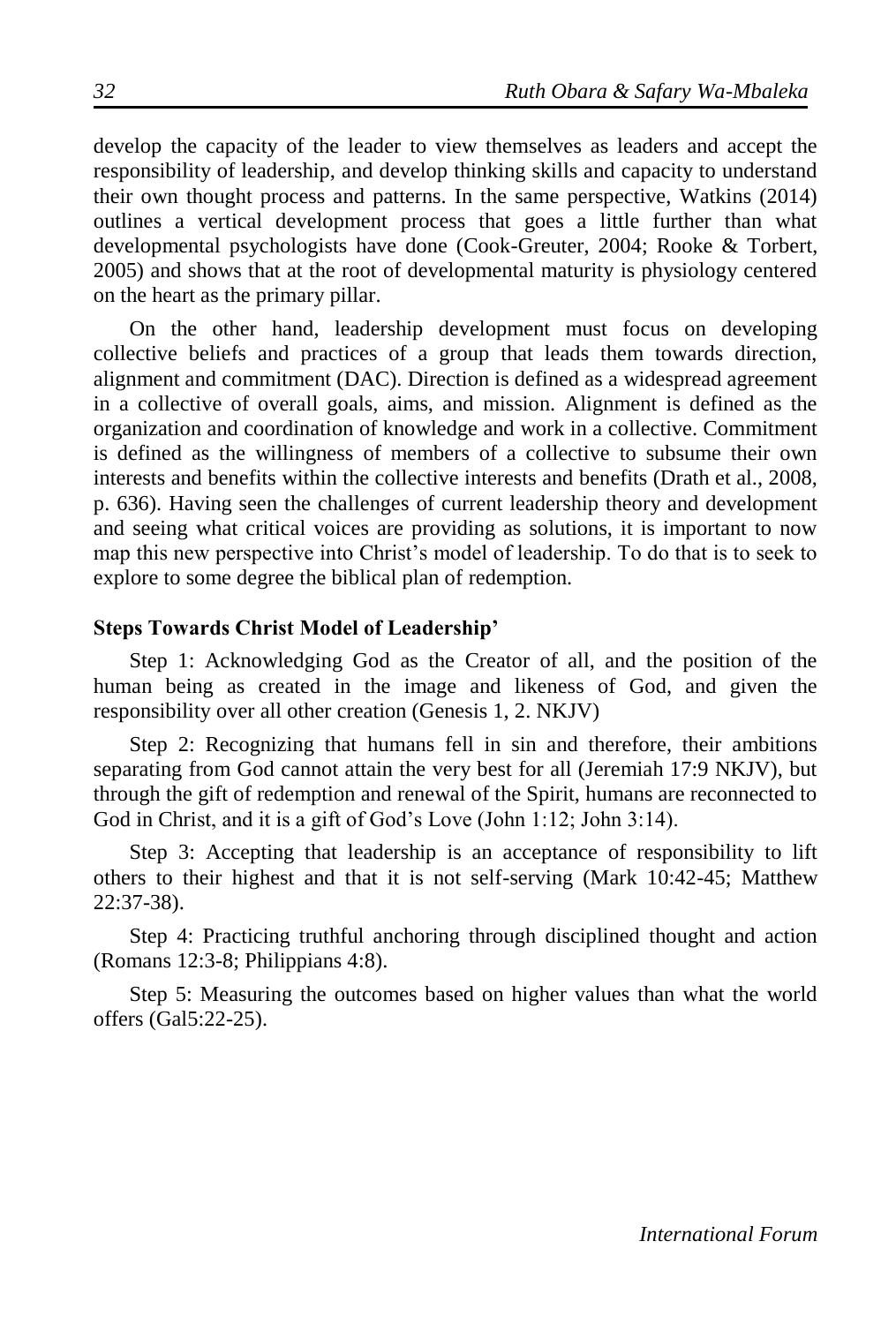#### **References**

- Adeyemi, S. (2017, May 4). Africa doesn't n88eed charity, it needs good leadership. *World Economic Forum*. https://www.weforum.org/agenda/ 2017/05/africa-doesn-t-need-charity-it-needs-good-leadership/
- Blackaby, H., & Blackaby, R. (2011). *Moving people on to God's agenda: Spiritual leadership.* B & H.
- Blanchard, K. (2019). *Leading at a higher level*. Pearson Education.
- Blanchard, K., Hodges, P., & Hendry, P. (2016). *Lead Like Jesus: Lessons from the greatest leadership role model of all time.* W Publishing Group.
- Burke, D. (2004). *Less Is More leadership.* Harvest House Publishers.
- Burns, J. (1978). *Leadership.* Harper and Row.
- By, R. T. (2021). Leadership: In pursuit of purpose. *Journal of Change Management, 21*(1), 30-44. https//www.doi.org/10.1080/ 14697017.2021.1861698
- Cann, O. (2014, November 10). Crisis in leadership underscores global challenges. *World Economic Forum*. https://www.weforum.org/press/2014 /11/ crisis-in-leadership-underscores-global-challenges/
- Colliers, K., & Williams, M. (2004). *Biblical Leadership: Becoming a different kind of leader.* Ambassador Books.
- Cook‐Greuter, S. R. (2004). Making the case for a developmental perspective. *Industrial and commercial training*.
- Day, D. V. (2000). Leadership development: A review in context. *The Leadership Quarterly*, *11*(4), 581-613.
- Day, D. V., Fleenor, J. W., Atwater, L. E., Sturm, R. E., & McKee, R. A. (2014). Advances in leader and leadership development: A review of 25 years of research and theory. *The Leadership Quarterly*, *25*(1), 63-82.
- Day, D. V., Riggio, R. E., Tan, S. J., & Conger, J. A. (2021). Advancing the science of 21st-century leadership development: Theory, research, and practice. *The Leadership Quarterly*, *32*(5), 101557.
- Drath, W. H., McCauley, C. D., Palus, C., Velsor, E. V., O'Connor, P., & McGuire, J. (2008). Direction, alignment, commitment: Toward a more integrative ontology of leadership. *The Leadership Quarterly, 19*, 635-653. https//www.doi.org/10.1016/j.leaqua .2018.07.004
- Gardner, W., Lowe, K., Meuser, J., Noghani, F., Gullier, D., & Cogliser, C. (2020). The Leadership trilogy; A review of the third decade of the leadership quarterly. *The Leadership Quarterly, 31*(2020), 1-26. http:// www.elsevier.com/locate/leaqua

*December 2021, Vol. 24, No. 2* Greenleaf, R. (1970). *The servant leader.* Center for Applied Studies.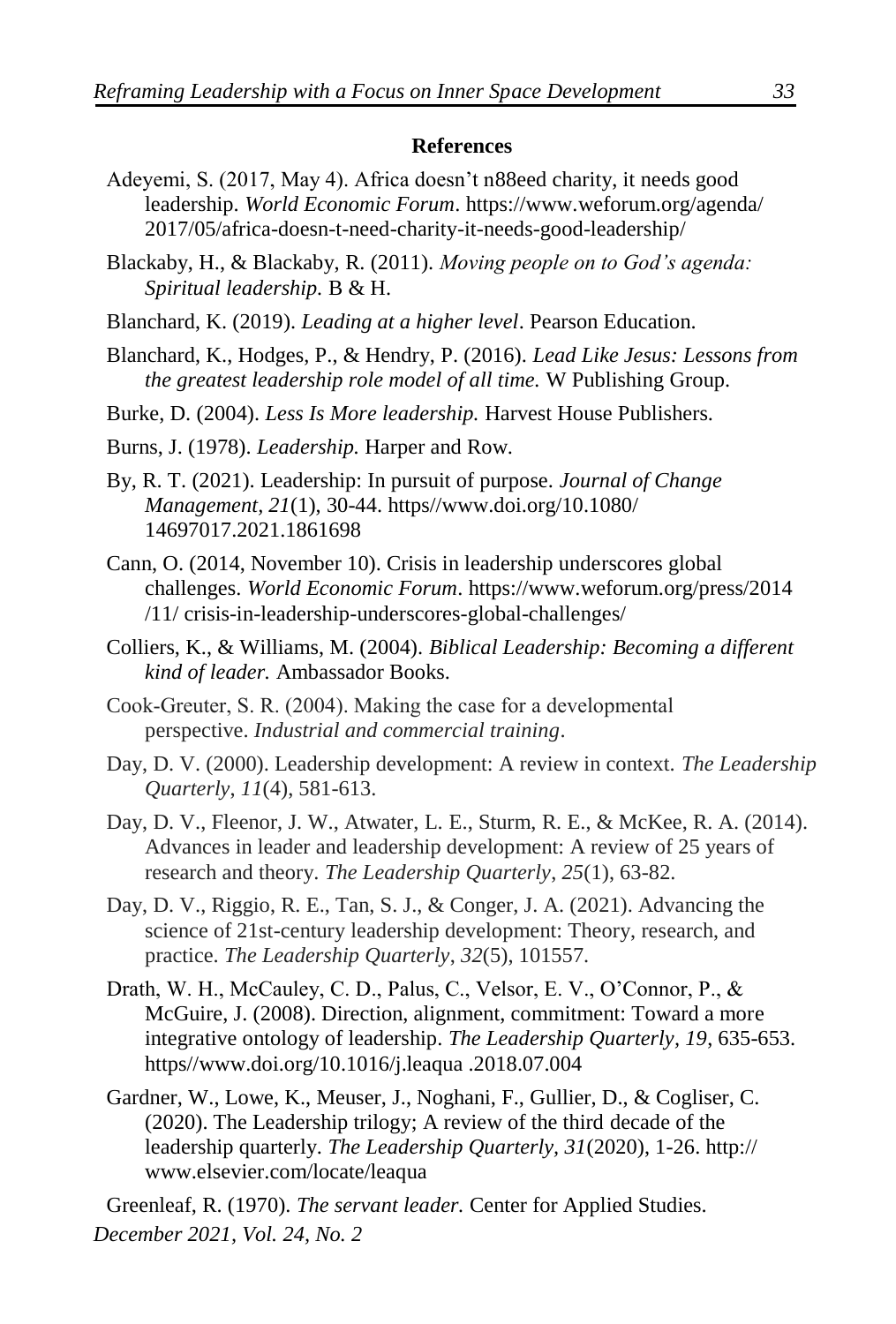- Hartmann, M. (2013). *Servant leadership in deaconal businesses.* Kohlhammer.
- Howell, D. (2003). *Servants of the servant: A biblical theology of leadership.* Wipf & Stock.
- Kempster, S., & Jackson, B. (2021). Leadership for what, why, for whom and where? A responsibility perspective. *Journal of Change Management, 21*(1), 45-65. https//www.doi.org/10.1080/14697017.2021.1861721
- Lord, R. G., & Hall, R. J. (2005). Identity, deep structure and the development of leadership skill. *The Leadership Quarterly*, *16*(4), 591-615.
- Liden, R., Panaccio, A., Hu, J., & Meuser, J. (2014). Servant leadership: Antecedents, consequences, and contextual moderators. *The Oxford Handbook of leadership and organizations*, 357-379.
- Marshall-Mies, J. C., Fleishman, E. A., Martin, J. A., Zaccaro, S. J., Baughman, W. A., & McGee, M. L. (2000). Development and evaluation of cognitive and metacognitive measures for predicting leadership potential. *The Leadership Quarterly*, *11*(1), 135-153.
- Miller, M. (2013). *The heart of leadership.* Berrett-Koehler.
- Northouse, P. G. (2019). *Leadership theory and practice* (8th ed.). SAGE.
- Parikh, M. (2016). Leading with spirit presence and authenticity. *Journal of Management, Spirituality and Religion, 4*(13), 345-348. https//www.doi.org/10.1080/14766086.2016.1228036
- Pavlovich, K. (2020). Introduction to the special issue on quantum physics. *Journal of management, Spirituality & Religion, 17*(4), 299-300. https//www.doi.org/10/1080/14766086.2020.1789309
- Sandra, D., & Nandram, S. (2020). Driving organizational Entrainment through spiritual leadership. *Journal of Management, Spirituality & Religion, 17*(4), 316-332. https//www.doi.org/10.1080/14766086.2019.1585280
- Scharmer, O. (2008). Uncovering the blindspot of leadership. *Leader to Leader, 47*, 52-59. https//www.doi.org/10.1002/ltl.269
- Scharmer, O. (2018). *The essentials of Theory U.* Berrett-Koehler.
- Spears, R. C. (2010). Character and servant leadership: 10 characteristics of effective, caring leaders. *The Journal of Virtues and Leadership, 1*(1).
- Rooke, D., & Torbert, W. R. (2005). Seven transformations of leadership. *Harvard Business Review*, *83*(4), 66-76.
- Tourish, D. (2020). *Leadership, 16*(3), 261-272. https//www.doi.org/10.1177 %2F1742715020929242
- Watkins, A. (2014). *Coherence: The secret science of brilliant leadership.* KoganPage.

*International Forum*